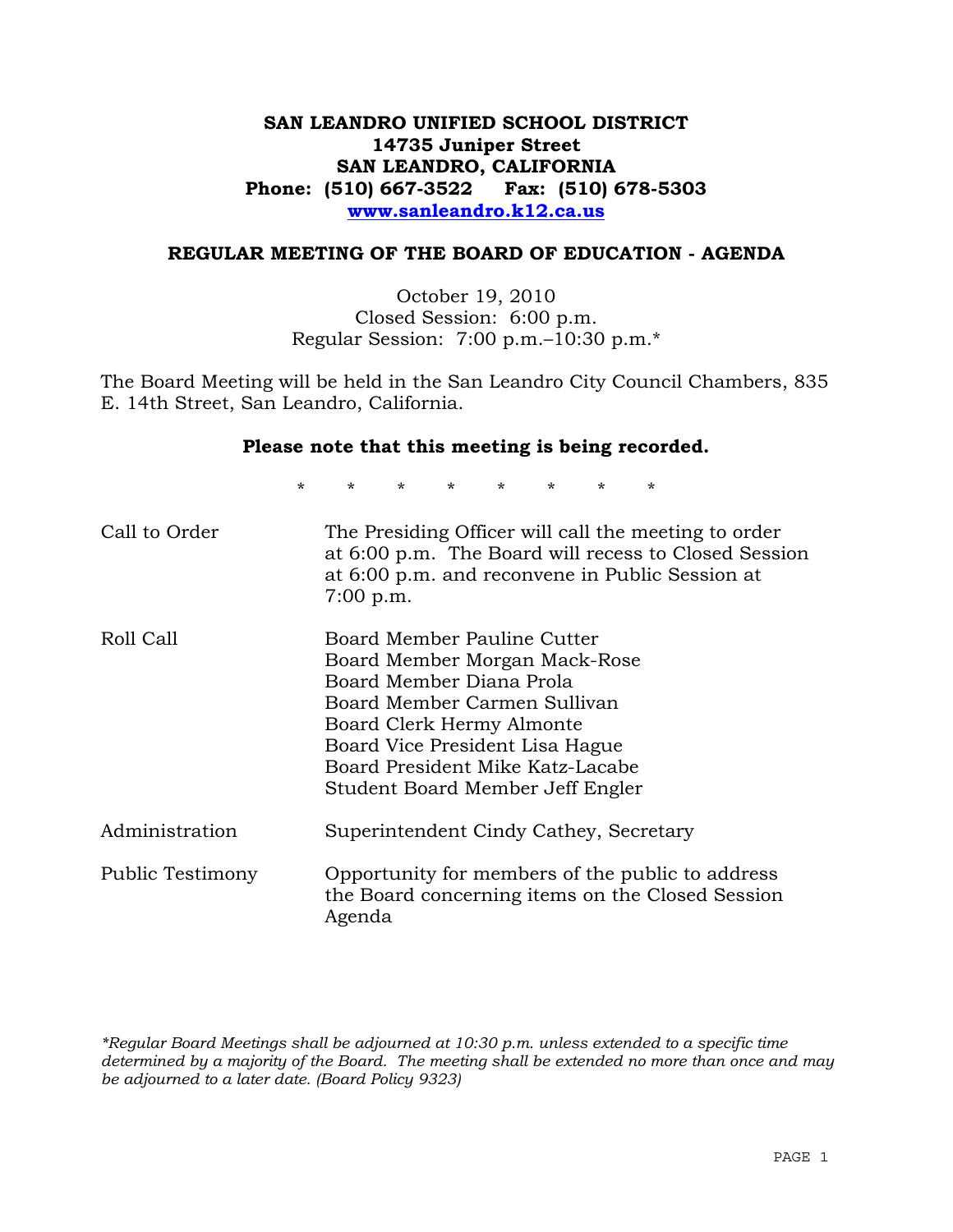Prior to the Public Session, the Board will meet in Closed Session pursuant to Education Code Sections 35146 and 48918(c), and Government Code Sections 54957, 54957.6, 54956.9, and 54956.8.

- a) Student Expulsions
- b) Public Employee Discipline/Dismissal/Release/Hiring
- c) Conference with Labor Negotiator
- d) Conference with Legal Counsel Anticipated Litigation Significant exposure to litigation: 1 case
- e) Conference with Real Property Negotiator Property(ies)

| Report Closed<br><b>Session Action</b> | Motion __________ Second __________ Vote ________ |                                                                                                                                                                                                                                                                                                                                                                                                                                                                                                                                                                                                                                                                                                                                                                                                                                                                                                                                                                                                                        |
|----------------------------------------|---------------------------------------------------|------------------------------------------------------------------------------------------------------------------------------------------------------------------------------------------------------------------------------------------------------------------------------------------------------------------------------------------------------------------------------------------------------------------------------------------------------------------------------------------------------------------------------------------------------------------------------------------------------------------------------------------------------------------------------------------------------------------------------------------------------------------------------------------------------------------------------------------------------------------------------------------------------------------------------------------------------------------------------------------------------------------------|
| Pledge of Allegiance                   |                                                   |                                                                                                                                                                                                                                                                                                                                                                                                                                                                                                                                                                                                                                                                                                                                                                                                                                                                                                                                                                                                                        |
| Approve Agenda                         |                                                   | Approve the Regular Meeting Agenda of October 19, 2010                                                                                                                                                                                                                                                                                                                                                                                                                                                                                                                                                                                                                                                                                                                                                                                                                                                                                                                                                                 |
|                                        | Motion __________ Second __________ Vote ________ |                                                                                                                                                                                                                                                                                                                                                                                                                                                                                                                                                                                                                                                                                                                                                                                                                                                                                                                                                                                                                        |
| Legal Statement                        | 54954.2(a)                                        | Members of the audience who wish to address the<br>Board are asked to complete the yellow card available at<br>the entrance and submit it to the Board's Administrative<br>Assistant. Speakers who have completed the card will be<br>called when the item is reached on the agenda or, for<br>non-agenda items, during the Public Testimony. Cards<br>are to be turned in before the item is reached on the<br>agenda. Please note that this meeting is being recorded.<br>State law prohibits the Board of Education from taking<br>any action on or discussing items that are not on the<br>posted agenda except to A) briefly respond to statements<br>made or questions posed by the public in attendance; B)<br>ask questions for clarification; C) provide a reference to a<br>staff member or other resource for factual information in<br>response to the inquiry; or D) ask a staff member to<br>report back on the matter at the next meeting and/or put<br>it on a future agenda. (Government Code Section |

#### **PRESENTATION**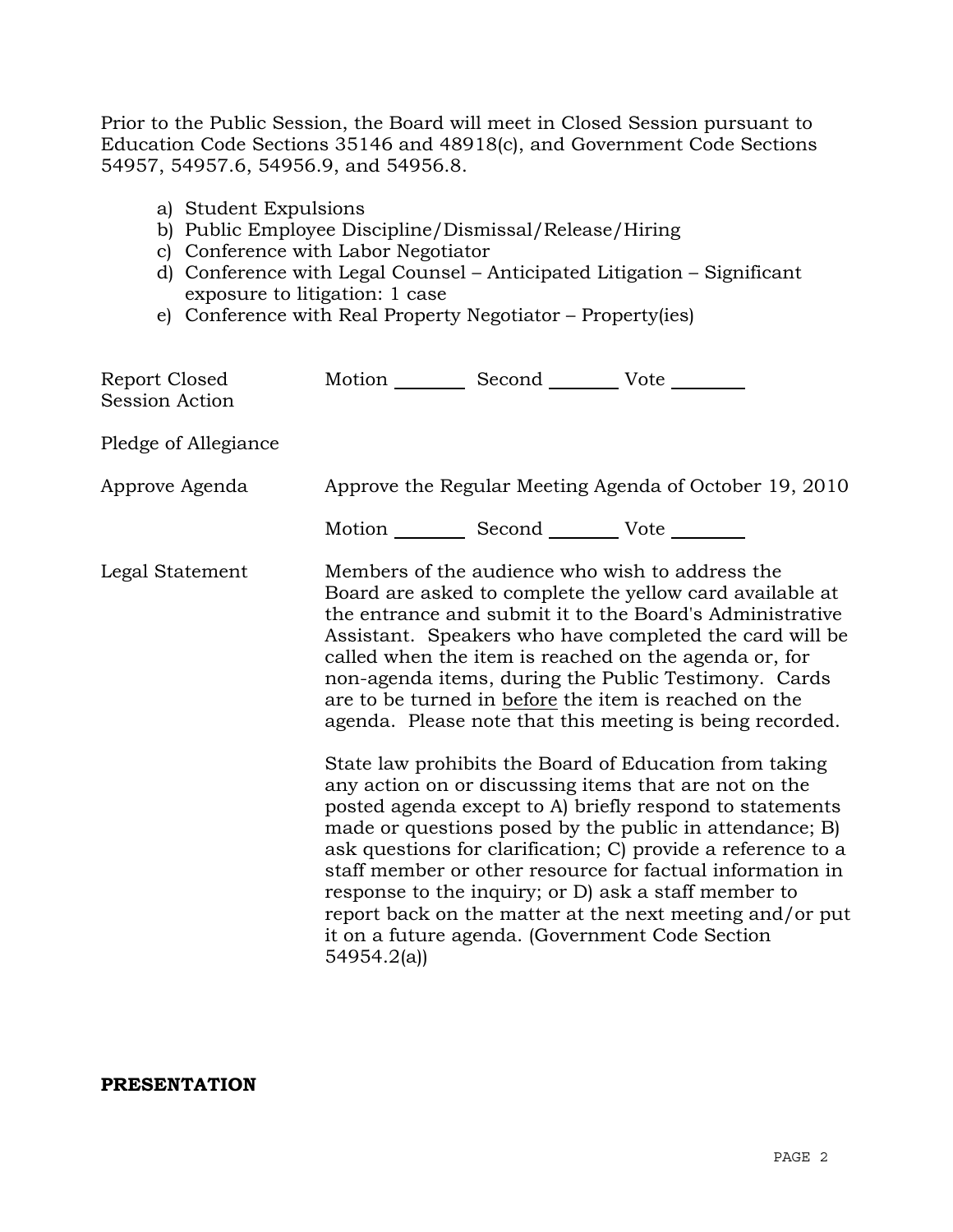#### **7:10-7:15 p.m.** \* National Merit Scholarship Semi-Finalist

 The Board of Education and the Superintendent will recognize San Leandro High School senior Shannon Lee for being named a 2011 National Merit Scholarship Semi-Finalist who has advanced to the Finalist level.

 The nationwide pool of Semifinalist, which represent less than one percent of U.S. high school seniors, include the highest-scoring entrants in each state. The number of Semifinalists in a state is proportional to the state's percentage of the national total of graduating seniors.

 To become a Finalist, a Semifinalist must have an outstanding academic record throughout high school, be endorsed and recommended by the high school principal, and earn SAT scores that confirm the student's earlier performance on the qualifying test. The Semifinalist and high school official must submit a detailed scholarship application, which included the student's essay and information about the Semifinalist's participation and leadership in school and community activities.

 National Merit Scholarship winners of 2011 will be announced in four nationwide news releases beginning in April and concluding in July. These scholarship recipients will join more than 275,000 other distinguished young people who have earned the Merit Scholar title.

**7:15– 8:45 p.m. ACTION ITEM (30 minutes for each candidate)**  General Services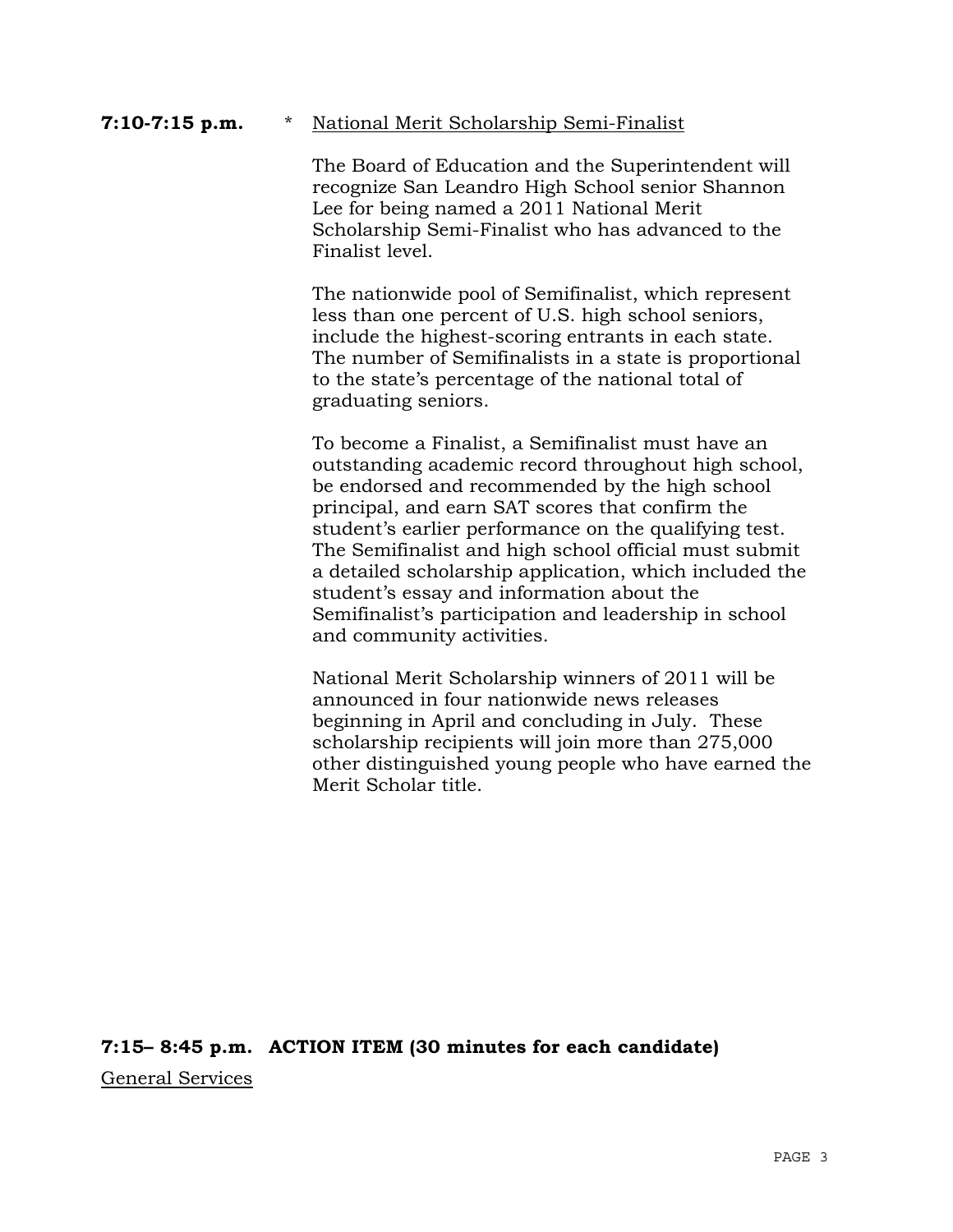1.1-A Interview Candidates and Appoint a Trustee for Area 6 due to a "Failure to Elect" Staff Recommendation: The Board will interview candidates and appoint a Trustee for Area 6 due to a "Failure to Elect." Motion Second Vote

- **8:45-9:20 p.m.** \* State Budget
- 

 Assistant Superintendent Business Services, Song Chin-Bendib, will provide a presentation on the State Budget that was approved by the Governor and Legislature on October 8, 2010. At the Board meeting on October 5, 2010, the Assistant Superintendent discussed budget items including the projected 0% Cost of Living Adjustment (COLA) for 2011-12, input from the Budget Advisory Committee, and a summary of the Board Finance Committee meeting. In this presentation, other relevant budget information will be provided which includes:

- Excerpts from School Services of California (SSC) workshop held on October 11, 2010
- State Budget for 2010-11 and 2011-12 and its impact on San Leandro Unified School District
- Updated Tier III charts
- Other budget related issues

## **9:20-9:25 p.m. PUBLIC TESTIMONY ON NON-AGENDA ITEMS**

Members of the audience who wish to address the Board, please complete the yellow card available at the entrance and submit it to the Board's Administrative Assistant. Cards are to be turned in before the item is reached on the agenda.

## **9:25-9:45 p.m. REPORTS**

 Correspondence Student Board Member Report Union Representative Reports Superintendent's Report Board Committee Reports

• Facilities/Technology Board Representatives' Reports

Eden Area Regional Occupational Program

**9:45-9:50 p.m. CONSENT ITEMS**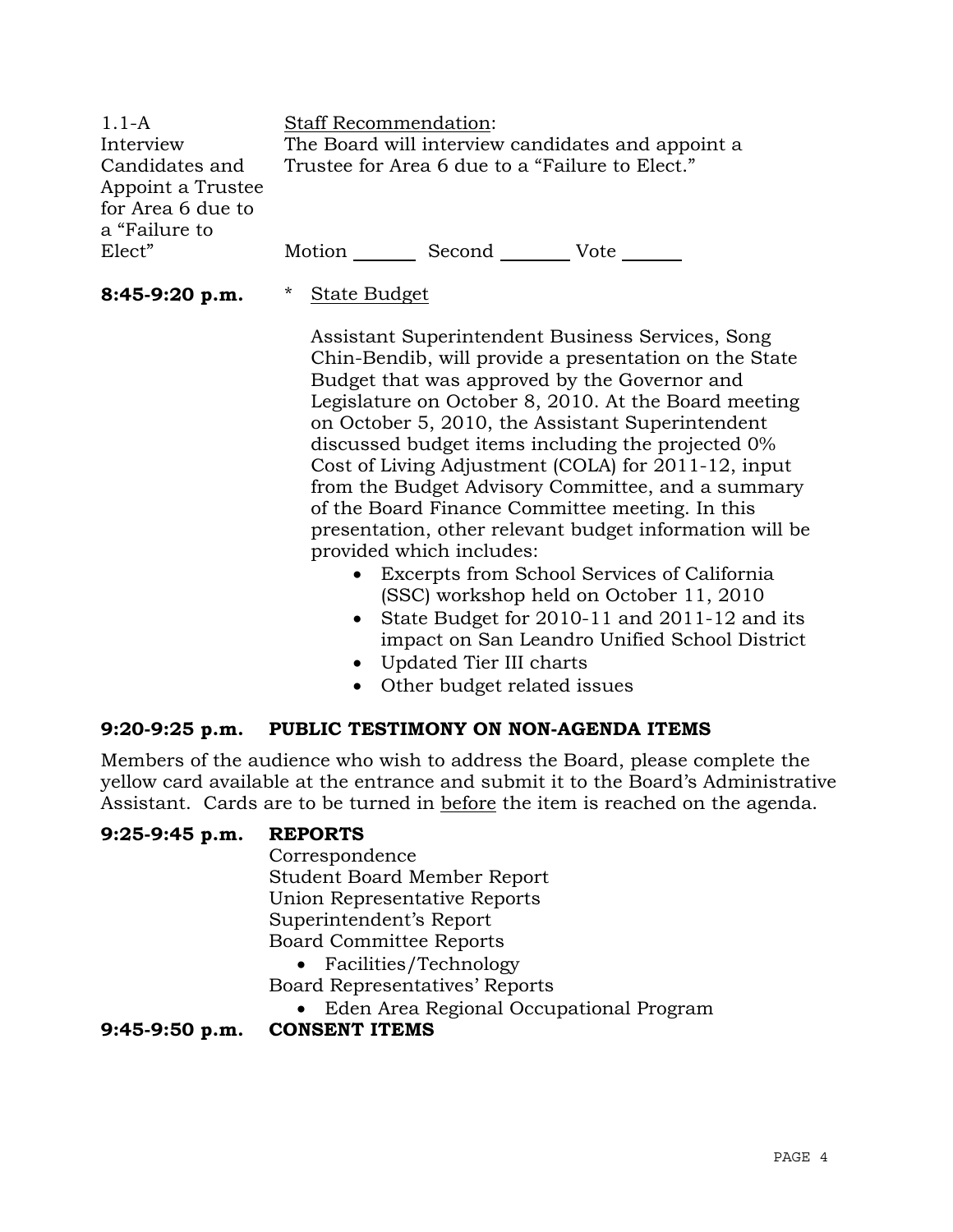These items are considered routine and may be enacted by a single motion. At the request of any member of the Board, any item on the consent agenda shall be removed and given individual consideration for action as a regular agenda item.

General Services

| $1.1-C$<br>Approval of Board<br>Minutes - September<br>14, 2010   | Staff Recommendation:<br>Approve the minutes of the special Board meeting<br>held on September 14, 2010.                                                             |  |
|-------------------------------------------------------------------|----------------------------------------------------------------------------------------------------------------------------------------------------------------------|--|
|                                                                   | Motion _________ Second __________ Vote _______                                                                                                                      |  |
| $1.2 - C$<br>Approval of Board<br>Minutes – September<br>21, 2010 | Staff Recommendation:<br>Approve the minutes of the regular Board meting<br>held on September 21, 2010.                                                              |  |
|                                                                   | Motion _________ Second __________ Vote _______                                                                                                                      |  |
| $1.3-C$<br>Approval of Board<br>Minutes – October 5,<br>2010      | Staff Recommendation:<br>Approve the minutes of the regular Board meeting<br>held on October 5, 2010.                                                                |  |
|                                                                   | Motion _________ Second __________ Vote _______                                                                                                                      |  |
| Human Resources                                                   |                                                                                                                                                                      |  |
| $2.1-C$<br>Acceptance of                                          | Staff Recommendation:<br>Accept Personnel Report as submitted.                                                                                                       |  |
| Personnel Report                                                  | Motion _________ Second __________ Vote _______                                                                                                                      |  |
| <b>Educational Services</b>                                       |                                                                                                                                                                      |  |
| $3.1-C$<br>Acceptance of<br>Donations                             | Staff Recommendation:<br>Approve the acceptance of gifts to the District as<br>follows:                                                                              |  |
|                                                                   | Bancroft Middle School<br>2 reams copy paper and various classroom<br>supplies from Mr. & Mrs. Fishbaugh<br>2 bottles of hand sanitizer from Mr. & Mrs.<br>Jorgensen |  |
|                                                                   | \$100 to the Science Department from Mr. &<br>Mrs. Vedanthi                                                                                                          |  |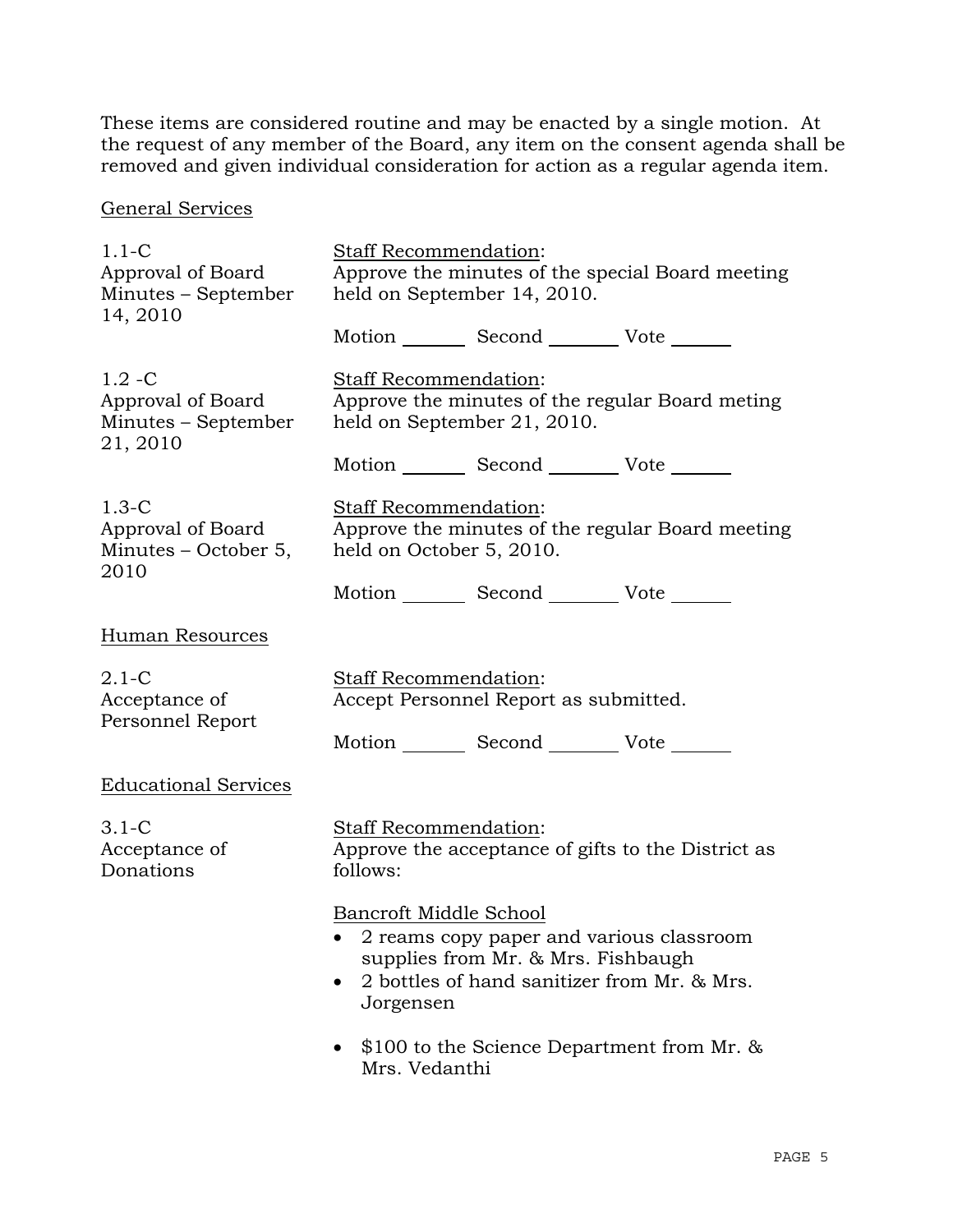|                                                                                                                                                                                                  | John Muir Middle School<br>\$347 from Life Touch from student picture<br>packages                                                                                           |                                                                                                                                        |                                                 |
|--------------------------------------------------------------------------------------------------------------------------------------------------------------------------------------------------|-----------------------------------------------------------------------------------------------------------------------------------------------------------------------------|----------------------------------------------------------------------------------------------------------------------------------------|-------------------------------------------------|
|                                                                                                                                                                                                  | <b>Brown</b>                                                                                                                                                                | San Leandro Unified School District<br>• \$25 for the McKinney Vento Homeless<br>Education Program from Major & Cothena                |                                                 |
|                                                                                                                                                                                                  |                                                                                                                                                                             | Motion _________ Second __________ Vote _______                                                                                        |                                                 |
| $3.2-C$<br>Non-Public<br>School/Agency<br>Contract                                                                                                                                               | Staff Recommendation:                                                                                                                                                       | for the 2010-2011 school year.                                                                                                         | Approve the non-public school/agency contracts  |
|                                                                                                                                                                                                  |                                                                                                                                                                             | Motion Second Vote                                                                                                                     |                                                 |
| $3.3-C$<br>Proposed Stipulated<br><b>Expulsion Orders</b>                                                                                                                                        | Staff Recommendation:<br>Approve the stipulated expulsion recommendation<br>from the Director of Student Support Services for<br>students: E01-10/11; E02-10/11; E01-10/11. |                                                                                                                                        |                                                 |
|                                                                                                                                                                                                  |                                                                                                                                                                             | Motion _________ Second __________ Vote _______                                                                                        |                                                 |
| $3.4-C$<br>Memorandum of<br>Understanding<br>between the San<br>Leandro Unified School<br>District and Coro<br>Center for Civic<br>Leadership at San<br>Leandro High School<br>for the 2010-2011 | Staff Recommendation:<br>year.                                                                                                                                              | Approve the Memorandum of Understanding<br>and Coro Center for Civic Leadership at San<br>Leandro High School for the 2010-2011 school | between the San Leandro Unified School District |
| School Year                                                                                                                                                                                      |                                                                                                                                                                             | Motion Second Vote                                                                                                                     |                                                 |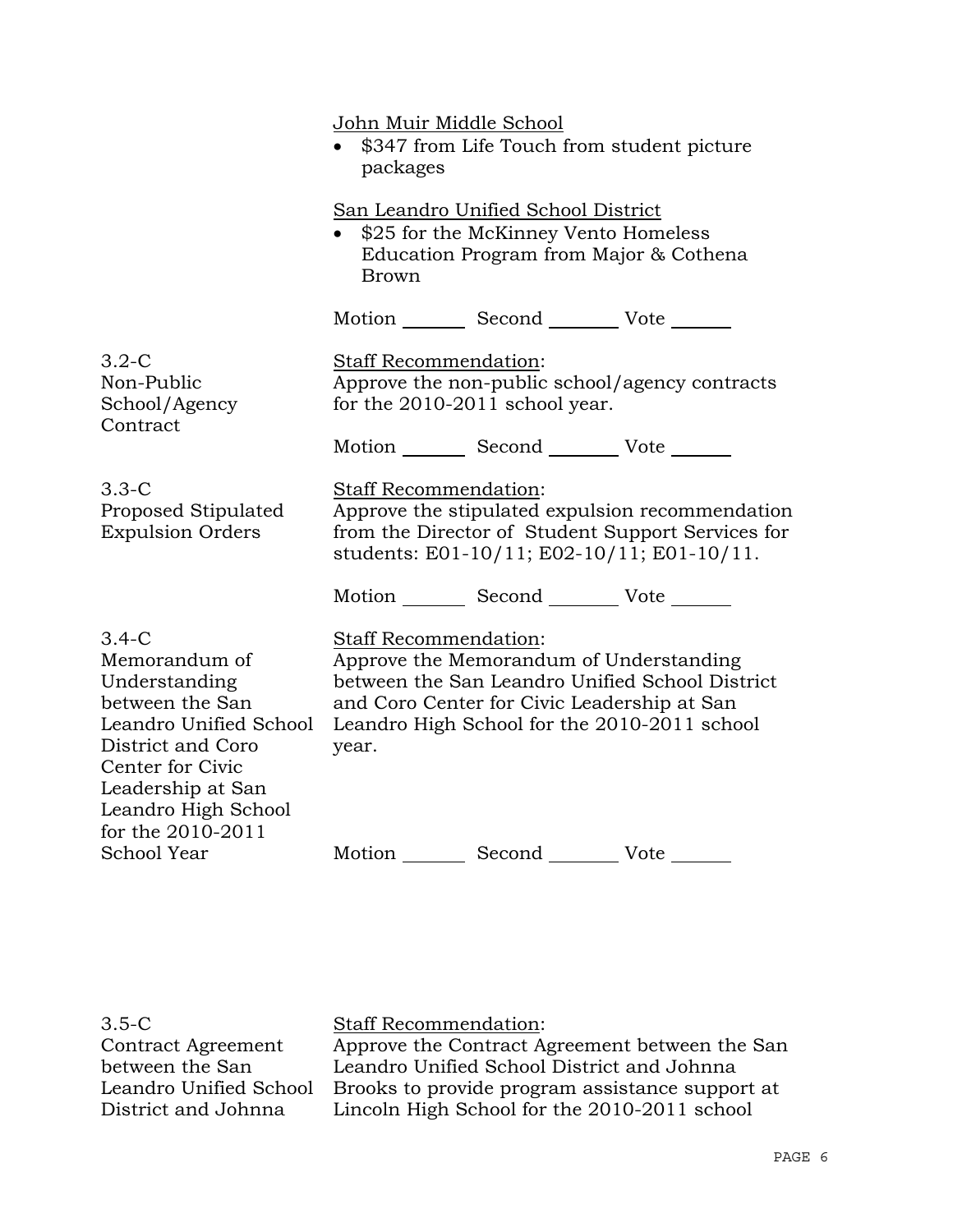| <b>Brooks to Provide</b><br>Program Assistance<br>Support at Lincoln                                                                                                                                                                                                                                              | year.                                              |                                                                                                                                         |                                                                                                                                                   |
|-------------------------------------------------------------------------------------------------------------------------------------------------------------------------------------------------------------------------------------------------------------------------------------------------------------------|----------------------------------------------------|-----------------------------------------------------------------------------------------------------------------------------------------|---------------------------------------------------------------------------------------------------------------------------------------------------|
| High School for the<br>2010-2011 School Year                                                                                                                                                                                                                                                                      |                                                    | Motion _________ Second __________ Vote _______                                                                                         |                                                                                                                                                   |
| $3.6-C$<br>Memorandum of<br>Understanding (MOU)<br>between the San<br>Leandro Unified School<br>District and Alameda<br>County Office of<br>Education (ACOE) for<br>Western Association of<br><b>Schools and Colleges</b><br>(WASC) Self Study<br>Coordination at San<br>Leandro High School<br>for the 2010-2011 | Staff Recommendation:<br>year.                     | Approve the Memorandum of Understanding<br>(ACOE) for Western Association of Schools and<br>Leandro High School or the 2010-2011 school | (MOU) between the San Leandro Unified School<br>District and Alameda County Office of Education<br>Colleges (WASC) Self Study Coordination at San |
| <b>School Year</b>                                                                                                                                                                                                                                                                                                |                                                    | Motion _________ Second __________ Vote _______                                                                                         |                                                                                                                                                   |
| $3.7-C$<br>Contract between<br>Patricia K. Murphy,<br>Seamstress, and the<br>San Leandro High<br><b>School Business</b><br>Academy                                                                                                                                                                                | <b>Staff Recommendation:</b><br>Business Academy,  | seamstress, and the San Leandro High School<br>Motion _________ Second _________ Vote ______                                            | Approve the Contract between Patricia K. Murphy,                                                                                                  |
| <b>Business Operations</b>                                                                                                                                                                                                                                                                                        |                                                    |                                                                                                                                         |                                                                                                                                                   |
| $4.1 - C$<br>Ratification of Payroll                                                                                                                                                                                                                                                                              | Staff Recommendation:<br>\$1,977,011.34.           |                                                                                                                                         | Ratify September 2010, payroll in the amount of                                                                                                   |
|                                                                                                                                                                                                                                                                                                                   |                                                    | Motion _________ Second __________ Vote _______                                                                                         |                                                                                                                                                   |
| $4.2-C$<br>Approval of Bill<br>Warrants                                                                                                                                                                                                                                                                           | Staff Recommendation:<br>amount of \$8,052,566.95. |                                                                                                                                         | Approve Bill Warrants #88108002-8887970 in the                                                                                                    |
|                                                                                                                                                                                                                                                                                                                   |                                                    | Motion _________ Second __________ Vote _______                                                                                         |                                                                                                                                                   |
| $4.3-C$                                                                                                                                                                                                                                                                                                           | <b>Staff Recommendation:</b>                       |                                                                                                                                         |                                                                                                                                                   |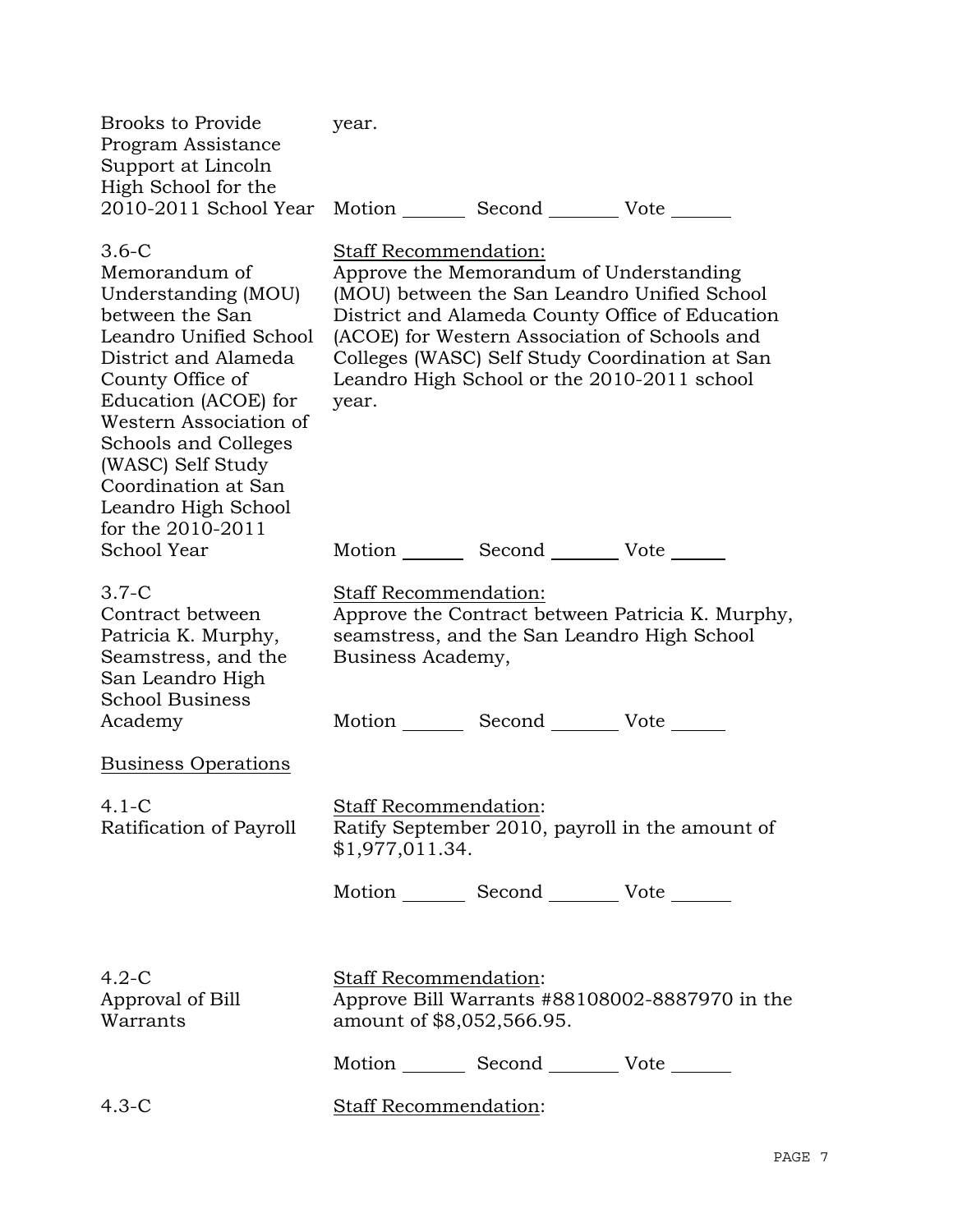| Intra-Budget Transfers<br>and Budget Revisions<br>for Final June 2010<br>and September 2010          | Approve the request for the Intra-Budget<br>Transfers and Budget Revisions for Final June<br>2010 and September 2010. |                                                                                          |                                                  |
|------------------------------------------------------------------------------------------------------|-----------------------------------------------------------------------------------------------------------------------|------------------------------------------------------------------------------------------|--------------------------------------------------|
|                                                                                                      |                                                                                                                       | Motion Second Vote                                                                       |                                                  |
| $4.4-C$<br>Resolution $#10-61$ to<br>Declare Certain<br><b>Equipment Surplus</b><br>and/or Obsolete. | <b>Staff Recommendation:</b>                                                                                          | Adopt Resolution #10-61 to declare certain<br>and condition of the designated equipment. | equipment surplus and/or obsolete due to the age |
|                                                                                                      | Motion                                                                                                                | Second                                                                                   | Vote                                             |

### **9:50-10:00 p.m. ACTION ITEM**

These items are presented for action at this time. Some may have been reviewed at a previous meeting.

Facilities and Construction

| $5.1 - A$             | <b>Staff Recommendation:</b> |                                            |      |
|-----------------------|------------------------------|--------------------------------------------|------|
| Proposed "Project     |                              | Approve the proposed "Project Team" plaque |      |
| Team" Plaque Donated  |                              | donated by WLC Architects for the Fred T.  |      |
| by WLC Architects for | Korematsu Campus.            |                                            |      |
| the Fred T. Korematsu |                              |                                            |      |
| Campus                | Motion                       | Second                                     | Vote |

# **10:00-10:10 p.m. CONFERENCE ITEM**

These items are submitted for advance planning and to assist the Board in establishing future agenda items. The Board may, however, take action on the following:

### Business Operations

4.1-CF Resolution #10-62 Authorizing the Filing of the Application for Qualified School Construction Bond Allocation from the

Staff Recommendation:

The Board will discuss and consider adopting Resolution #10-62 Authorizing the filing of the application for Qualified School Construction Bond Allocation from the California Department of Education.